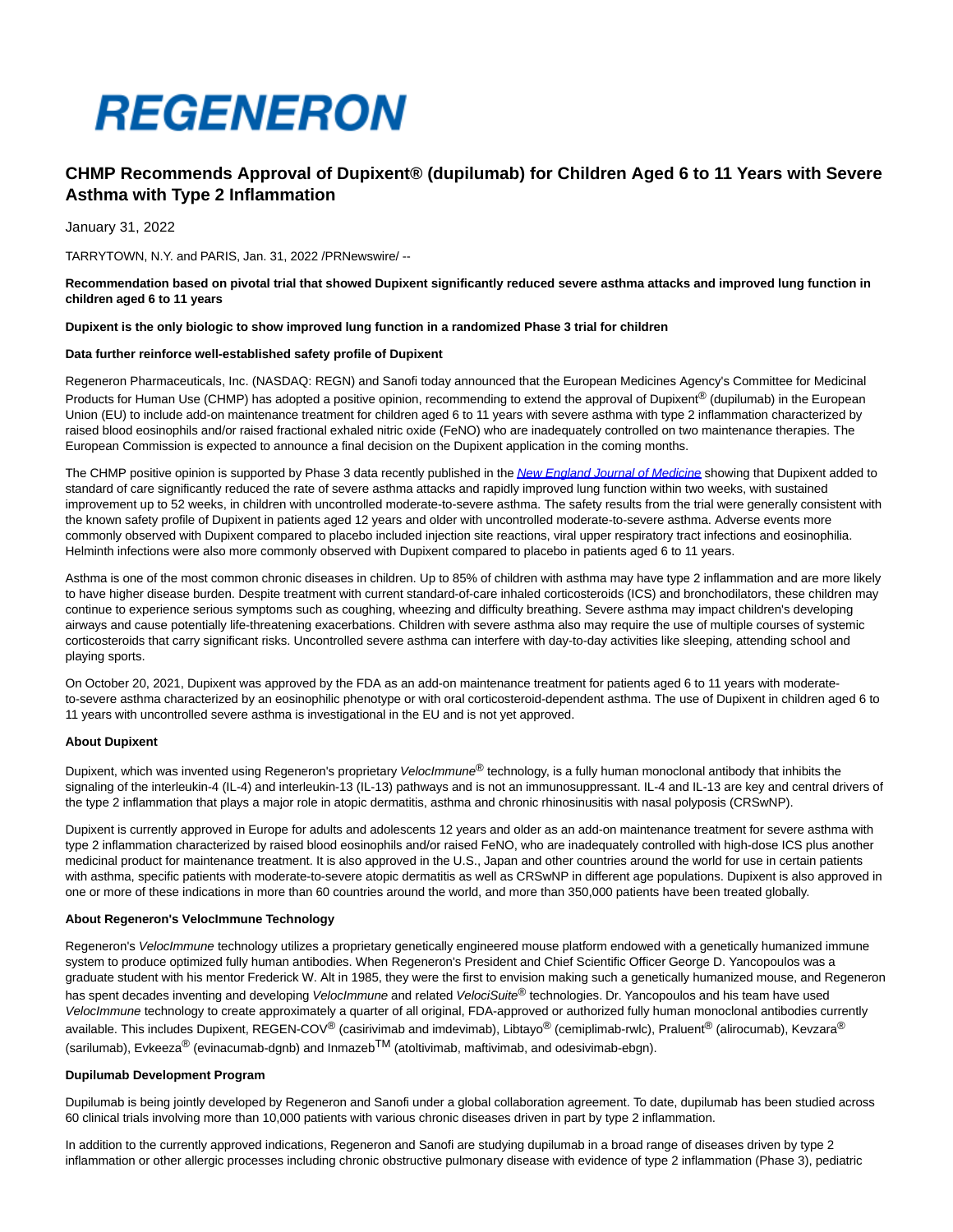atopic dermatitis (6 months to 5 years of age, Phase 3), eosinophilic esophagitis (Phase 3), bullous pemphigoid (Phase 3), prurigo nodularis (Phase 3), chronic spontaneous urticaria (Phase 3), chronic inducible urticaria-cold (Phase 3), chronic rhinosinusitis without nasal polyposis (Phase 3), allergic fungal rhinosinusitis (Phase 3), allergic bronchopulmonary aspergillosis (Phase 3) and peanut allergy (Phase 2). These potential uses of dupilumab are currently under clinical investigation, and the safety and efficacy in these conditions have not been fully evaluated by any regulatory authority.

## **U.S. Indications**

DUPIXENT is a prescription medicine used:

- to treat adults and children 6 years of age and older with moderate-to-severe atopic dermatitis (eczema) that is not well controlled with prescription therapies used on the skin (topical), or who cannot use topical therapies. DUPIXENT can be used with or without topical corticosteroids. It is not known if DUPIXENT is safe and effective in children with atopic dermatitis under 6 years of age.
- with other asthma medicines for the maintenance treatment of moderate-to-severe eosinophilic or oral steroid dependent asthma in adults and children 6 years of age and older whose asthma is not controlled with their current asthma medicines. DUPIXENT helps prevent severe asthma attacks (exacerbations) and can improve your breathing. DUPIXENT may also help reduce the amount of oral corticosteroids you need while preventing severe asthma attacks and improving your breathing. DUPIXENT is not used to treat sudden breathing problems. It is not known if DUPIXENT is safe and effective in children with asthma under 6 years of age.
- with other medicines for the maintenance treatment of chronic rhinosinusitis with nasal polyposis (CRSwNP) in adults whose disease is not controlled. It is not known if DUPIXENT is safe and effective in children with chronic rhinosinusitis with nasal polyposis under 18 years of age.

## **IMPORTANT SAFETY INFORMATION FOR U.S. PATIENTS**

**Do not use** if you are allergic to dupilumab or to any of the ingredients in DUPIXENT®.

## **Before using DUPIXENT, tell your healthcare provider about all your medical conditions, including if you:**

- have eye problems
- have a parasitic (helminth) infection
- are scheduled to receive any vaccinations. You should not receive a "live vaccine" right before and during treatment with DUPIXENT.
- are pregnant or plan to become pregnant. It is not known whether DUPIXENT will harm your unborn baby.
	- A pregnancy registry for women who take DUPIXENT during pregnancy collects information about the health of you and your baby. To enroll or get more information call 1-877-311-8972 or go to [https://mothertobaby.org/ongoing](https://c212.net/c/link/?t=0&l=en&o=3426920-1&h=992975168&u=https%3A%2F%2Fmothertobaby.org%2Fongoing-study%2Fdupixent%2F&a=https%3A%2F%2Fmothertobaby.org%2Fongoing-study%2Fdupixent%2F)study/dupixent/
- are breastfeeding or plan to breastfeed. It is not known whether DUPIXENT passes into your breast milk.

Tell your healthcare provider about all the medicines you take, including prescription and over-the-counter medicines, vitamins and herbal supplements.

Especially tell your healthcare provider if you are taking oral, topical, or inhaled corticosteroid medicines; have asthma and use an asthma medicine; or have atopic dermatitis or CRSwNP, and also have asthma. **Do not** change or stop your corticosteroid medicine or other asthma medicine without talking to your healthcare provider. This may cause other symptoms that were controlled by the corticosteroid medicine or other asthma medicine to come back.

### **DUPIXENT can cause serious side effects, including**:

- **Allergic reactions. DUPIXENT can cause allergic reactions that can sometimes be severe.** Stop using DUPIXENT and tell your healthcare provider or get emergency help right away if you get any of the following signs or symptoms: breathing problems or wheezing, swelling of the face, lips, mouth, tongue or throat, fainting, dizziness, feeling lightheaded, fast pulse, fever, hives, joint pain, general ill feeling, itching, skin rash, swollen lymph nodes, nausea or vomiting, or cramps in your stomach-area.
- **Eye problems**. Tell your healthcare provider if you have any new or worsening eye problems, including eye pain or changes in vision, such as blurred vision. Your healthcare provider may send you to an ophthalmologist for an exam if needed.
- **Inflammation of your blood vessels**. Rarely, this can happen in people with asthma who receive DUPIXENT. This may happen in people who also take a steroid medicine by mouth that is being stopped or the dose is being lowered. It is not known whether this is caused by DUPIXENT. Tell your healthcare provider right away if you have: rash, chest pain, worsening shortness of breath, a feeling of pins and needles or numbness of your arms or legs, or persistent fever.
- **Joint aches and pain.** Some people who use DUPIXENT have had trouble walking or moving due to their joint symptoms, and in some cases needed to be hospitalized. Tell your healthcare provider about any new or worsening joint symptoms. Your healthcare provider may stop DUPIXENT if you develop joint symptoms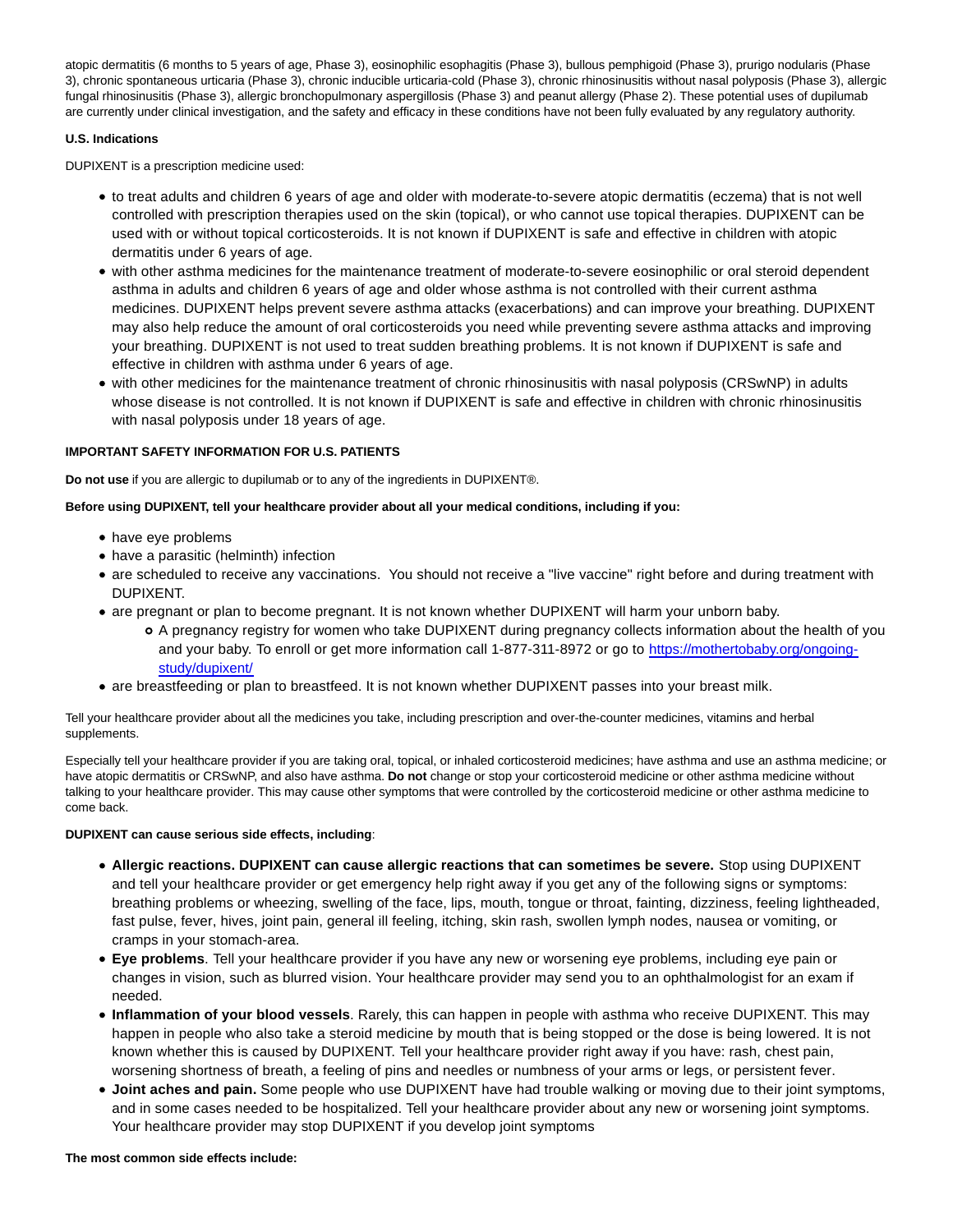- **Atopic dermatitis:** injection site reactions, eye and eyelid inflammation, including redness, swelling, and itching, sometimes with blurred vision, and cold sores in your mouth or on your lips.
- **Asthma:** injection site reactions, pain in the throat (oropharyngeal pain), high count of a certain white blood cell (eosinophilia), and parasitic (helminth) infections.
- **Chronic rhinosinusitis with nasal polyposis:** injection site reactions, eye and eyelid inflammation, including redness, swelling, and itching, sometimes with blurred vision, high count of a certain white blood cell (eosinophilia), trouble sleeping (insomnia), toothache, gastritis, and joint pain (arthralgia).

Tell your healthcare provider if you have any side effect that bothers you or that does not go away. These are not all the possible side effects of DUPIXENT. Call your doctor for medical advice about side effects. You are encouraged to report negative side effects of prescription drugs to the FDA. Visit [www.fda.gov/medwatch,](https://c212.net/c/link/?t=0&l=en&o=3426920-1&h=355517642&u=https%3A%2F%2Fwww.fda.gov%2Fmedwatch&a=www.fda.gov%2Fmedwatch) or call 1-800-FDA-1088.

Use DUPIXENT exactly as prescribed by your healthcare provider. It's an injection given under the skin (subcutaneous injection). Your healthcare provider will decide if you or your caregiver can inject DUPIXENT. **Do not** try to prepare and inject DUPIXENT until you or your caregiver have been trained by your healthcare provider. In children 12 years of age and older, it's recommended DUPIXENT be administered by or under supervision of an adult. In children under 12 years of age, DUPIXENT should be given by a caregiver.

## **Please see accompanying full [Prescribing Information](https://c212.net/c/link/?t=0&l=en&o=3426920-1&h=2856300199&u=https%3A%2F%2Fwww.regeneron.com%2Fsites%2Fdefault%2Ffiles%2FDupixent_FPI.pdf&a=Prescribing+Information) including Patient Information.**

#### **About Regeneron**

Regeneron (NASDAQ: REGN) is a leading biotechnology company that invents life-transforming medicines for people with serious diseases. Founded and led for over 30 years by physician-scientists, our unique ability to repeatedly and consistently translate science into medicine has led to nine FDA-approved treatments and numerous product candidates in development, almost all of which were homegrown in our laboratories. Our medicines and pipeline are designed to help patients with eye diseases, allergic and inflammatory diseases, cancer, cardiovascular and metabolic diseases, pain, hematologic conditions, infectious diseases and rare diseases.

Regeneron is accelerating and improving the traditional drug development process through our proprietary VelociSuite technologies, such as VelocImmune, which uses unique genetically humanized mice to produce optimized fully human antibodies and bispecific antibodies, and through ambitious research initiatives such as the Regeneron Genetics Center, which is conducting one of the largest genetics sequencing efforts in the world.

For additional information about the company, please visi[t www.regeneron.com o](https://c212.net/c/link/?t=0&l=en&o=3426920-1&h=2246391927&u=http%3A%2F%2Fwww.regeneron.com%2F&a=www.regeneron.com)r follow @Regeneron on Twitter.

## **About Sanofi**

Sanofi is dedicated to supporting people through their health challenges. We are a global biopharmaceutical company focused on human health. We prevent illness with vaccines, provide innovative treatments to fight pain and ease suffering. We stand by the few who suffer from rare diseases and the millions with long-term chronic conditions.

With more than 100,000 people in 100 countries, Sanofi is transforming scientific innovation into healthcare solutions around the globe.

#### **Regeneron Forward-Looking Statements and Use of Digital Media**

This press release includes forward-looking statements that involve risks and uncertainties relating to future events and the future performance of Regeneron Pharmaceuticals, Inc. ("Regeneron" or the "Company"), and actual events or results may differ materially from these forward-looking statements. Words such as "anticipate," "expect," "intend," "plan," "believe," "seek," "estimate," variations of such words, and similar expressions are intended to identify such forward-looking statements, although not all forward-looking statements contain these identifying words. These statements concern, and these risks and uncertainties include, among others, the impact of SARS-CoV-2 (the virus that has caused the COVID-19 pandemic) on Regeneron's business and its employees, collaborators, and suppliers and other third parties on which Regeneron relies, Regeneron's and its collaborators' ability to continue to conduct research and clinical programs, Regeneron's ability to manage its supply chain, net product sales of products marketed or otherwise commercialized by Regeneron and/or its collaborators or licensees (collectively, "Regeneron's Products"), and the global economy; the nature, timing, and possible success and therapeutic applications of Regeneron's Products and product candidates being developed by Regeneron and/or its collaborators or licensees (collectively, "Regeneron's Product Candidates") and research and clinical programs now underway or planned, including without limitation Dupixent® (dupilumab); the impact of the opinion adopted by the European Medicines Agency's Committee for Medicinal Products for Human Use discussed in this press release on potential approval by the European Commission of Dupixent as an add-on maintenance treatment for children aged 6 to 11 years with severe asthma with type 2 inflammation who are inadequately controlled on two maintenance therapies and the timing of any such approval; uncertainty of the utilization, market acceptance, and commercial success of Regeneron's Products and Regeneron's Product Candidates and the impact of studies (whether conducted by Regeneron or others and whether mandated or voluntary), including the study discussed in this press release, on any of the foregoing or any potential regulatory approval of Regeneron's Products (such as Dupixent) and Regeneron's Product Candidates; the likelihood, timing, and scope of possible regulatory approval and commercial launch of Regeneron's Product Candidates and new indications for Regeneron's Products, such as Dupixent for the treatment of chronic obstructive pulmonary disease with evidence of type 2 inflammation, pediatric atopic dermatitis, eosinophilic esophagitis, bullous pemphigoid, prurigo nodularis, chronic spontaneous urticaria, chronic inducible urticaria-cold, chronic rhinosinusitis without nasal polyposis, allergic fungal rhinosinusitis, allergic bronchopulmonary aspergillosis, peanut allergy, and other potential indications; the ability of Regeneron's collaborators, licensees, suppliers, or other third parties (as applicable) to perform manufacturing, filling, finishing, packaging, labeling, distribution, and other steps related to Regeneron's Products and Regeneron's Product Candidates; the ability of Regeneron to manage supply chains for multiple products and product candidates; safety issues resulting from the administration of Regeneron's Products (such as Dupixent) and Regeneron's Product Candidates in patients, including serious complications or side effects in connection with the use of Regeneron's Products and Regeneron's Product Candidates in clinical trials; determinations by regulatory and administrative governmental authorities which may delay or restrict Regeneron's ability to continue to develop or commercialize Regeneron's Products and Regeneron's Product Candidates, including without limitation Dupixent; ongoing regulatory obligations and oversight impacting Regeneron's Products, research and clinical programs, and business, including those relating to patient privacy; the availability and extent of reimbursement of Regeneron's Products from third-party payers, including private payer healthcare and insurance programs, health maintenance organizations, pharmacy benefit management companies, and government programs such as Medicare and Medicaid; coverage and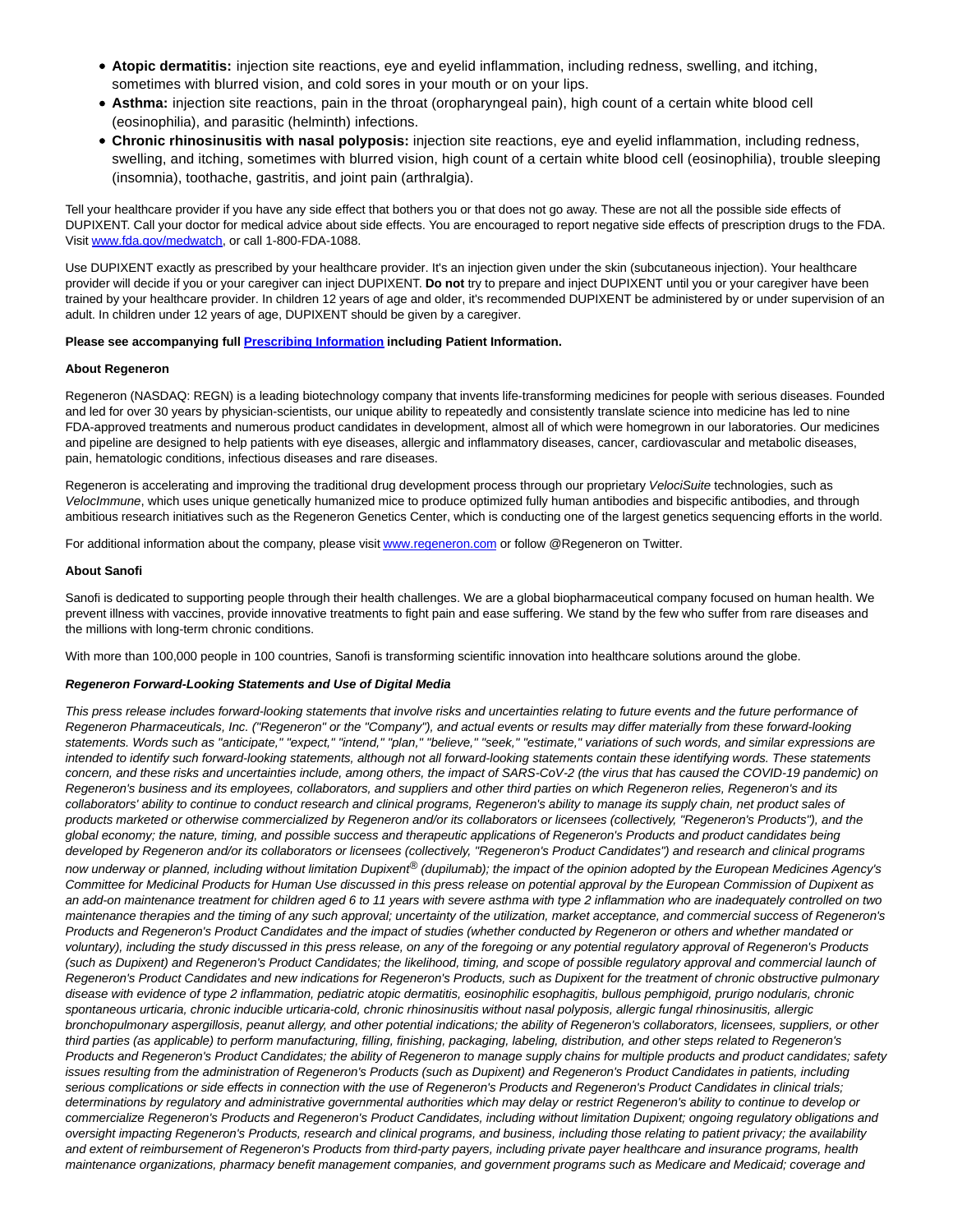reimbursement determinations by such payers and new policies and procedures adopted by such payers; competing drugs and product candidates that may be superior to, or more cost effective than, Regeneron's Products and Regeneron's Product Candidates; the extent to which the results from the research and development programs conducted by Regeneron and/or its collaborators or licensees may be replicated in other studies and/or lead to advancement of product candidates to clinical trials, therapeutic applications, or regulatory approval; unanticipated expenses; the costs of developing, producing, and selling products; the ability of Regeneron to meet any of its financial projections or guidance and changes to the assumptions underlying those projections or guidance; the potential for any license, collaboration, or supply agreement, including Regeneron's agreements with Sanofi, Bayer, and Teva Pharmaceutical Industries Ltd. (or their respective affiliated companies, as applicable), to be cancelled or terminated; and risks associated with intellectual property of other parties and pending or future litigation relating thereto (including without limitation the patent litigation and other related proceedings relating to EYLEA® (aflibercept) Injection, Dupixent, Praluent<sup>®</sup> (alirocumab), and REGEN-COV<sup>®</sup> (casirivimab and imdevimab)), other litigation and other proceedings and government investigations relating to the Company and/or its operations, the ultimate outcome of any such proceedings and investigations, and the impact any of the foregoing may have on Regeneron's business, prospects, operating results, and financial condition. A more complete description of these and other material risks can be found in Regeneron's filings with the U.S. Securities and Exchange Commission, including its Form 10-K for the year ended December 31, 2020 and its Form 10-Q for the quarterly period ended September 30, 2021. Any forward-looking statements are made based on management's current beliefs and judgment, and the reader is cautioned not to rely on any forward-looking statements made by Regeneron. Regeneron does not undertake any obligation to update (publicly or otherwise) any forward-looking statement, including without limitation any financial projection or guidance, whether as a result of new information, future events, or otherwise.

Regeneron uses its media and investor relations website and social media outlets to publish important information about the Company, including information that may be deemed material to investors. Financial and other information about Regeneron is routinely posted and is accessible on Regeneron's media and investor relations website [\(http://newsroom.regeneron.com\)](https://c212.net/c/link/?t=0&l=en&o=3426920-1&h=2894873357&u=http%3A%2F%2Fnewsroom.regeneron.com%2F&a=http%3A%2F%2Fnewsroom.regeneron.com) and its Twitter feed [\(http://twitter.com/regeneron\).](https://c212.net/c/link/?t=0&l=en&o=3426920-1&h=1278651645&u=http%3A%2F%2Ftwitter.com%2Fregeneron&a=http%3A%2F%2Ftwitter.com%2Fregeneron)

#### **Sanofi Forward-Looking Statements**

This press release contains forward-looking statements as defined in the Private Securities Litigation Reform Act of 1995, as amended. Forwardlooking statements are statements that are not historical facts. These statements include projections and estimates regarding the marketing and other potential of the product, or regarding potential future revenues from the product. Forward-looking statements are generally identified by the words "expects," "anticipates," "believes," "intends," "estimates," "plans" and similar expressions. Although Sanofi's management believes that the expectations reflected in such forward-looking statements are reasonable, investors are cautioned that forward-looking information and statements are subject to various risks and uncertainties, many of which are difficult to predict and generally beyond the control of Sanofi, that could cause actual results and developments to differ materially from those expressed in, or implied or projected by, the forward-looking information and statements. These risks and uncertainties include among other things, unexpected regulatory actions or delays, or government regulation generally, that could affect the availability or commercial potential of the product, the fact that product may not be commercially successful, the uncertainties inherent in research and development, including future clinical data and analysis of existing clinical data relating to the product, including post marketing, unexpected safety, quality or manufacturing issues, competition in general, risks associated with intellectual property and any related future litigation and the ultimate outcome of such litigation, and volatile economic and market conditions, and the impact that COVID-19 will have on us, our customers, suppliers, vendors, and other business partners, and the financial condition of any one of them, as well as on our employees and on the global economy as a whole. Any material effect of COVID-19 on any of the foregoing could also adversely impact us. This situation is changing rapidly and additional impacts may arise of which we are not currently aware and may exacerbate other previously identified risks. The risks and uncertainties also include the uncertainties discussed or identified in the public filings with the SEC and the AMF made by Sanofi, including those listed under "Risk Factors" and "Cautionary Statement Regarding Forward-Looking Statements" in Sanofi's annual report on Form 20-F for the year ended December 31, 2020. Other than as required by applicable law, Sanofi does not undertake any obligation to update or revise any forward-looking information or statements.

#### **Regeneron Contacts:**

| <b>Media Relations</b>       | <b>Investor Relations</b> |
|------------------------------|---------------------------|
| <b>Ashleigh Dixon</b>        | <b>Vesna Tosic</b>        |
| Tel: +1 914-374-2422         | Tel: +1 914-847-5443      |
| Ashleigh.Dixon@regeneron.com | Vesna.Tosic@regeneron.com |

**Sanofi Contacts:**

**Media Relations Sally Bain** Tel: +1 781-264-1091 [Sally.Bain@sanofi.com](mailto:Sally.Bain@sanofi.com)

**Investor Relations Sanofi Investor Relations – Contacts Paris** Eva Schaefer-Jansen Arnaud Delepine Nathalie Pham

**Sanofi Investor Relations – Contact North America** Felix Lauscher

**Sanofi IR main line:** Tel: +33 (0)1 53 77 45 45 [investor.relations@sanofi.com](mailto:investor.relations@sanofi.com) [https://www.sanofi.com/en/investors/contact](https://c212.net/c/link/?t=0&l=en&o=3426920-1&h=1993482986&u=https%3A%2F%2Fwww.sanofi.com%2Fen%2Finvestors%2Fcontact&a=https%3A%2F%2Fwww.sanofi.com%2Fen%2Finvestors%2Fcontact)